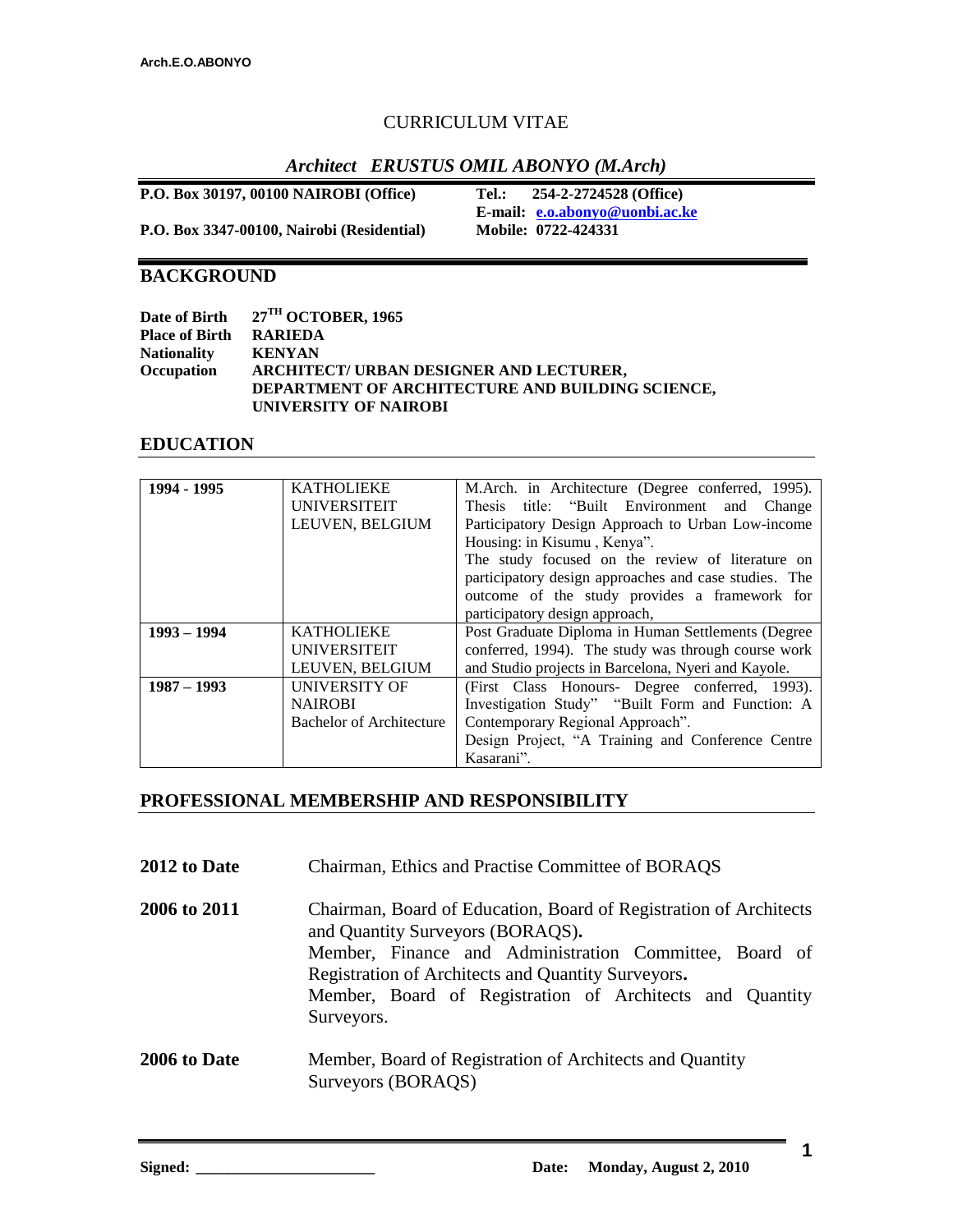| 1999 to Present           | <b>BOARD OF REGISTRATION</b><br>(Architects & Quantity Surveyors)<br>P.O. BOX 3347, NAIROBI                                    | Registered as an Architect in<br>accordance with the terms of<br>Architects and Quantity<br>Surveyors Act (CAP 525) of<br>the Laws of Kenya. |
|---------------------------|--------------------------------------------------------------------------------------------------------------------------------|----------------------------------------------------------------------------------------------------------------------------------------------|
| 1999                      | Architectural Association of Kenya Elected as a<br>member of Architects Chapter (Assistant and Secretary of the<br>Chapter)    | Corporate                                                                                                                                    |
| 2001                      |                                                                                                                                |                                                                                                                                              |
| 2003                      | Elected Treasurer and Governing Council Member<br>Elected Secretary and Governing Council Member                               |                                                                                                                                              |
| 2006                      | Elected Vice Chairman and Governing Council Member                                                                             |                                                                                                                                              |
| 2009                      | Governing Council Member                                                                                                       |                                                                                                                                              |
| 2003 to Date<br>2008-2011 | <b>Joint Building Council</b><br>Elected Director of Joint Building Council<br>Elected Chairman of The Joint Building Council. |                                                                                                                                              |

### **AREAS OF EXPERTISE**

**Architectural Design and Contract Management Urban Design and Project Implementation Appropriate Building Materials and Technologies Housing and Human Settlements Planning**

### **RESEARCH AND TRAINING ACTIVITIES**

**1989-1993** Research Assistant and Graduate Architect *Cost Appropriate Technologies for Building Construction and Basic Services in Kenya*". Bilateral project funded by the Governments of Germany and Kenya. Member of the training team: Training of Trainers, Community Based Organizations, Women groups, etc., in the application of Low-Cost Appropriate Technologies for human settlements, educational and health institutions, religious buildings. Main inputs included:-Modular design principles to reduce wastage of materials through use of full and half blocks only; design considerations based on climate conditions and precautionary measures to rapid wear

human beings and animals.

and tear of materials by both climatic agents,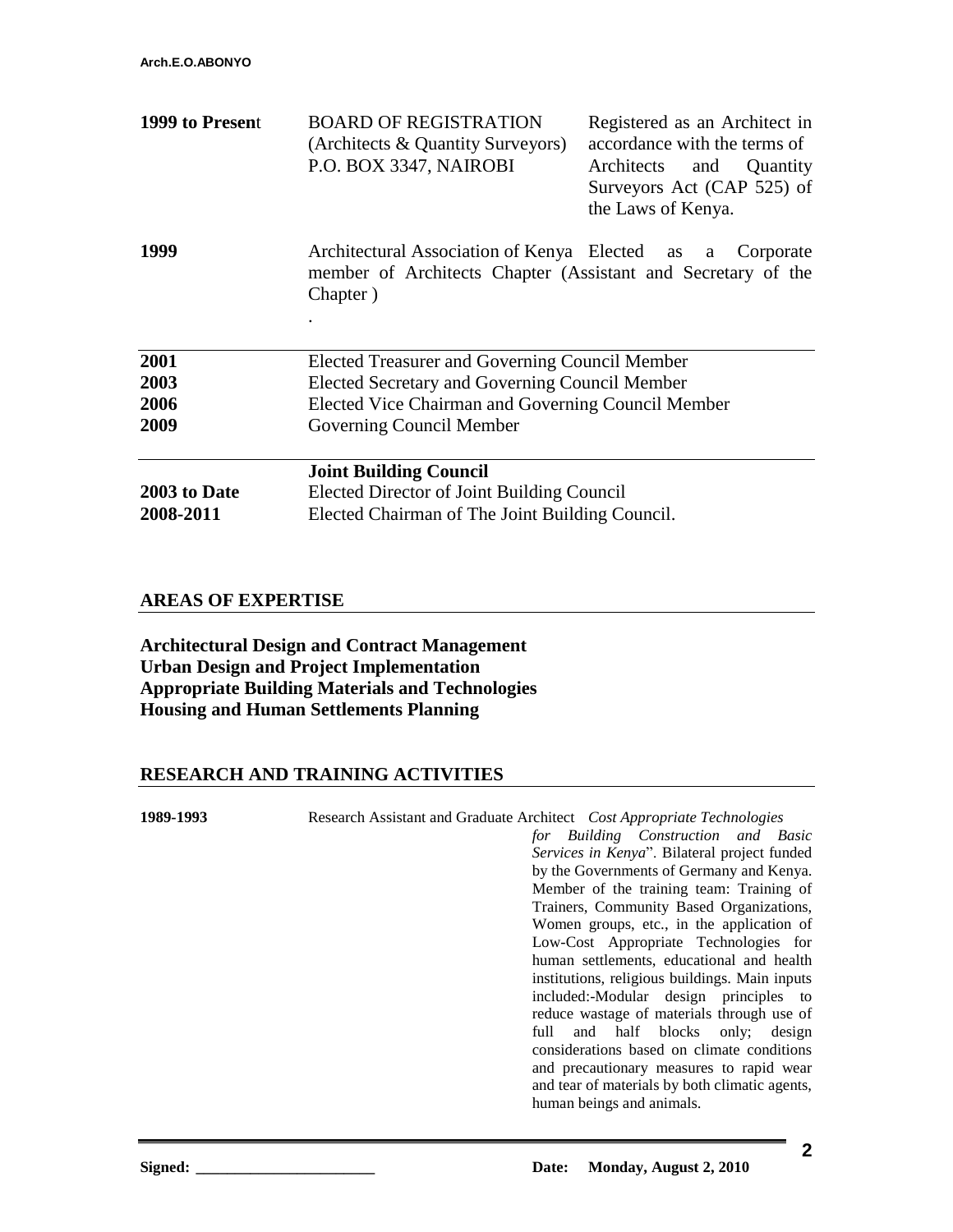*Examples are. Mabale Primary Sschool Ndalu PAG Church and Mikindani Women Group, Matanya Primary School, Nanyuki, Kioge Primary School.*

| 1996-1998 | Researcher           | A member of Multi Disciplinary Team<br>"Rehabilitation of rental housing for the<br>Municipal Council of Nakuru"; funded by<br>Evaluation of the<br>UNCHS (Habitat).<br>housing conditions of Nakuru Municipal<br>Council rental housing. The scope covered<br>included land use patterns within the<br>Municipal<br>Council<br>boundary;<br>house<br>typologies; growth patterns from<br>the<br>establishment of the town; socio-economic<br>characteristics of the residents; proposals<br>for rehabilitation of the Council rental<br>housing included densification and infill.                                       |
|-----------|----------------------|---------------------------------------------------------------------------------------------------------------------------------------------------------------------------------------------------------------------------------------------------------------------------------------------------------------------------------------------------------------------------------------------------------------------------------------------------------------------------------------------------------------------------------------------------------------------------------------------------------------------------|
| 1998-1999 | Researcher           | A member of Multi Disciplinary Team and<br>Project Leader "Housing situation and<br>needs in the Municipal Council of Nakuru"<br>-for the Nakuru Strategic Structure Plan.<br><b>UNCHS</b><br>(Habitat)<br>under<br>Funded<br>by<br>Localizing Agenda 21 Programme.<br>A<br>comprehensive assessment and analysis of<br>the housing sector, both private and public<br>as the main land use activity in the Nakuru<br>Municipal Council. Classification of house<br>typologies<br>and<br>settlement<br>patterns;<br>identifying possible growth patterns and<br>directions for settlements and required<br>interventions. |
| 1999-2004 | Principal Researcher | A member of Multi Disciplinary Team<br>"Detailed Urban Analysis and Design" -for<br>the Nakuru Strategic Structure Plan.<br>Funded<br>by UNCHS<br>(Habitat)<br>under<br>Localizing Agenda 21 Programme.<br>A<br>comprehensive assessment and analysis of<br>the housing sector, both private and public<br>as the main land use activity in the Nakuru<br>Municipal Council. Classification of house<br>typologies and settlement patterns;<br>identifying possible growth patterns and<br>directions for settlements and required<br>interventions.                                                                      |
| 2006-2009 | Principal Researcher | A member of Multi Disciplinary Team<br>"Survey of Building Materials In Kenya" -<br>for the Ministry of Public Works.                                                                                                                                                                                                                                                                                                                                                                                                                                                                                                     |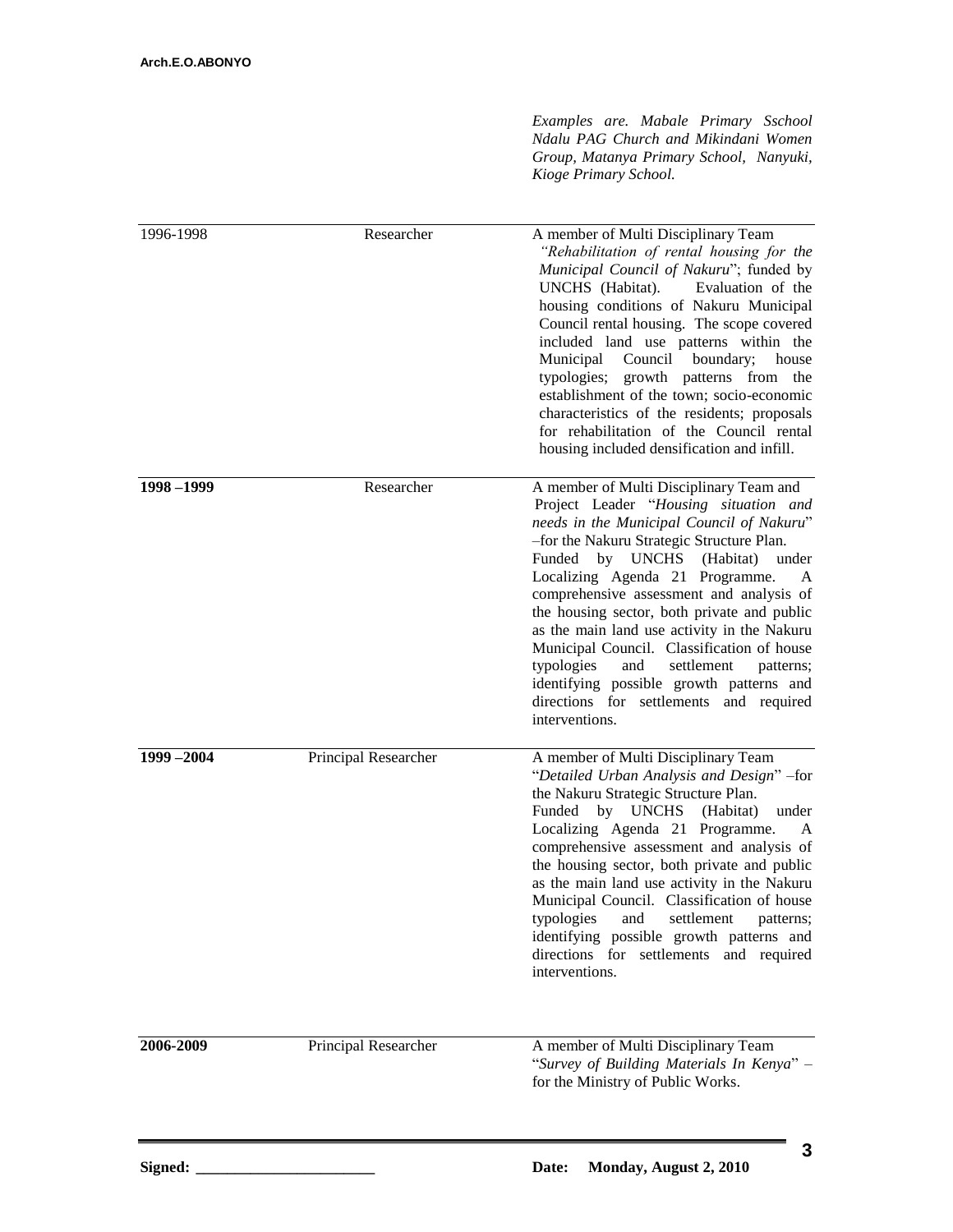A comprehensive review of available building materials and suppliers.

| $MAY 2009$ (Ongoing) | Principal Researcher | Research and Training on "Urban"          |
|----------------------|----------------------|-------------------------------------------|
|                      |                      | Management and Housing in a Post Conflict |
|                      |                      | Country "                                 |
|                      |                      | Training of Trainers for UNDP / UNCHS in  |
|                      |                      | Southern Sudan). Urban Management and     |
|                      |                      | Housing Component.                        |
|                      |                      |                                           |

# **PROFESSIONAL EXPERIENCE**

| April 1993 – August 1993 | Joel E.D. Nyaseme & Associates            | Graduate Architect. Practice. Jobs<br>included<br>Handled<br>presentation<br>drawings for OAU Hqts Design<br>competition and Design of FKE<br>HOTS. |
|--------------------------|-------------------------------------------|-----------------------------------------------------------------------------------------------------------------------------------------------------|
| 1998 to Date             | <b>Managing Partner Tecta Consultants</b> | Project Architect and Team Leader<br>Projects.<br>Several<br>Projects<br>1n<br>handled include Banks, Apartment<br>Buildings etc.                   |

## **Relevant Experience:**

| <b>Assignment</b><br>name,    | Description of the assignment                                            | Role played           |
|-------------------------------|--------------------------------------------------------------------------|-----------------------|
| <b>Client and Country</b>     |                                                                          |                       |
| 1. Kenya : East Africa        | Resettlement Action Plan, Involved design of Alternative footpath,       | Deputy<br>team        |
| Transport<br>Trade and        | markets, relocation site housing and services, and safety Zone in        | Leader<br>and         |
| Facilitation<br>Project.      | Kibera and Mukuru, Costing and budgeting for the relocation process      | Contract              |
| Resettlement<br>Action        | Co-ordination of other consultants i.e. electrical, mechanical and civil | Administrator.        |
| Plan [RAP][2004/2006]         | engineers; and quantity surveyors with sound knowledge of every          | Overall in-charge     |
| J. World Bank                 | consultant's role in every project.                                      | of all the design     |
|                               |                                                                          | and cost<br>control   |
|                               |                                                                          | and budget.           |
| 2. Kambi MOTO<br>Slum         | The project is a bottom $-$ up approach to slum re development<br>-It    | Project<br>Team       |
| Redevelopment,                | entailed empowering the slum dwellers to take charge of improving        | Leader<br>and         |
| Huruma<br>Kenya.              | their built environment. Started off by some income saving strategies.   | responsible<br>for    |
| ONGOING.                      | Eventually supported the construction process. They also held            | coordination, with    |
|                               | negotiations with the city council to be allowed to develop the land     | the City council      |
| Pamoja Trust                  | they were squatting on. We developed housing design and settlement       | other<br>and<br>stake |
|                               | layout, infrastructure and services, Developed community contracting     | holders, and other    |
|                               | and construction models and continue land tenure discussions with        | professional          |
|                               | Nairobi city Council and other stake holders.                            | inputs.               |
| Primary<br>3.<br>Kenya        | The project involved design of Innovative Design models and              | Team<br>Deputy        |
| <b>Schools</b><br>Investments | financing primary School infrastructure in rural Kenya. We developed     | Leader In charge      |
| Programme. 2006               | School planning and supervision guide, school maintenance guide          | of<br>Contracts,      |
|                               | and Three model designs for Highland Climate, Hot and Humid              | design,<br>field      |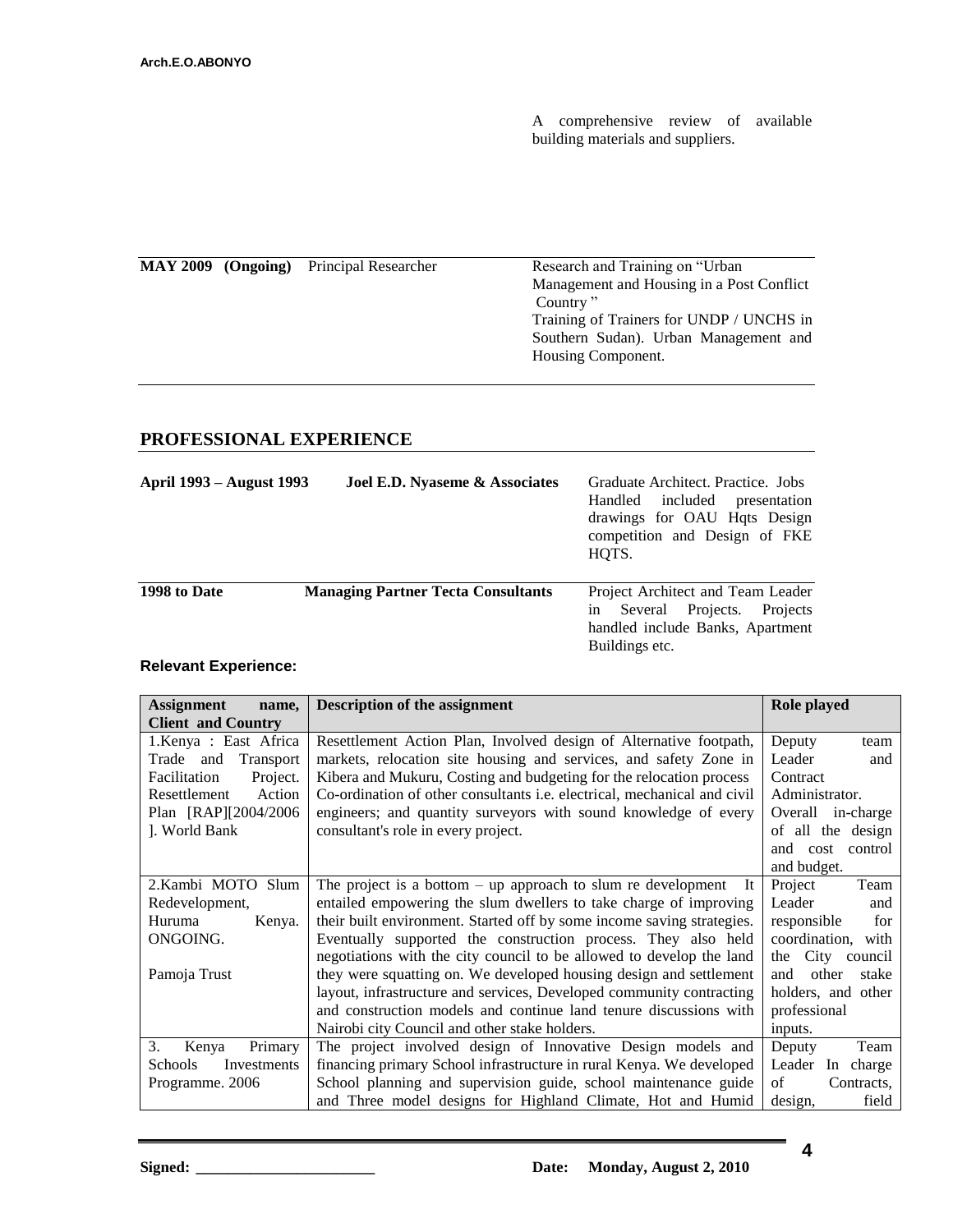| <b>Assignment</b><br>name,<br><b>Client and Country</b>                                                                                                                                                                    | <b>Description of the assignment</b>                                                                                                                                                                                                                                  | Role played                                                                |
|----------------------------------------------------------------------------------------------------------------------------------------------------------------------------------------------------------------------------|-----------------------------------------------------------------------------------------------------------------------------------------------------------------------------------------------------------------------------------------------------------------------|----------------------------------------------------------------------------|
| Ministry of Education.                                                                                                                                                                                                     | Climate, Hot and Dry Climate.                                                                                                                                                                                                                                         | surveys and cost<br>models<br>for<br>maintenance<br>and<br>infrastructure. |
| <b>COPHIA</b><br>4.<br>$\rm _{II}$<br>PROJECT.<br>Health<br>Facilities Renovations,<br>With<br>Pathfinder<br>international Nairobi.                                                                                        | The project involved physical conditions assessment, functional<br>assessment of health facilities in priority Housing Estates in Nairobi.<br>Design of Innovative models, and rehabilitation and financing<br>infrastructure in Nairobi, Kenya                       | Consultant to the<br>Project TEAM.                                         |
| 5.Southern<br>Sudan.<br>African Medical<br>and<br>Research Foundation.<br>Proposed Rehabilitation<br>and construction Works<br>ASHA 911 WORKS,<br>National<br>Health<br>Training<br>Institute,<br>Maridi. 2007             | The project involved physical conditions assessment, functional<br>assessment of Training institute facilities in Maridi Southern Sudan.<br>Design of Rehabilitation works, procurement of contractor and<br>supervision of the contract.                             | Consultant to the<br>Project TEAM.                                         |
| Sudan.<br>Southern<br>6.<br>African Medical<br>and<br>Foundation.<br>Research<br>Proposed Rehabilitation<br>and construction Works<br>Public Health Training<br>School, Juba.<br>2006/<br>2007                             | The project involved physical conditions assessment, functional<br>assessment of Training school facilities in JUBA Southern Sudan.<br>Design of Rehabilitation works, procurement of contractor and<br>supervision of the contract.                                  | Consultant to the<br>Project TEAM                                          |
| Southern<br>Sudan.<br>7.<br>African Medical and<br>Research Foundation.<br>Assessment of Tertiary<br>Hospital<br>Services In<br>Wau<br>Teaching<br>Hospital, Western Bahr<br>EL Ghazal State.<br>Ministry Of Health<br>SS. | The project involved physical conditions assessment, functional<br>assessment of Training school facilities in JUBA Southern Sudan.<br>Design of Rehabilitation works.                                                                                                | Consultant to the<br>Project TEAM                                          |
| 8. Chairman of GOK<br>Committee, Design and<br>redevelopment<br>οf<br>Kibera slums.<br>2008.                                                                                                                               | The terms of reference of committee are to develop architectural<br>types, layout plans, financial options for re development and<br>implementation strategies for the redevelopment of Kibera slums. The<br>membership is drawn from<br>UN HABITAT, KIBERA, NCC, AAK | Committee<br>Chairman.                                                     |

#### **2000 – To Date UNIVERSITY OF NAIROBI PROJECTS Architect and Lead Consultant**

### **Relevant Experience:**

| <b>Assignment</b>         | name, Description of the assignment | Role played |
|---------------------------|-------------------------------------|-------------|
| <b>Client and Country</b> |                                     |             |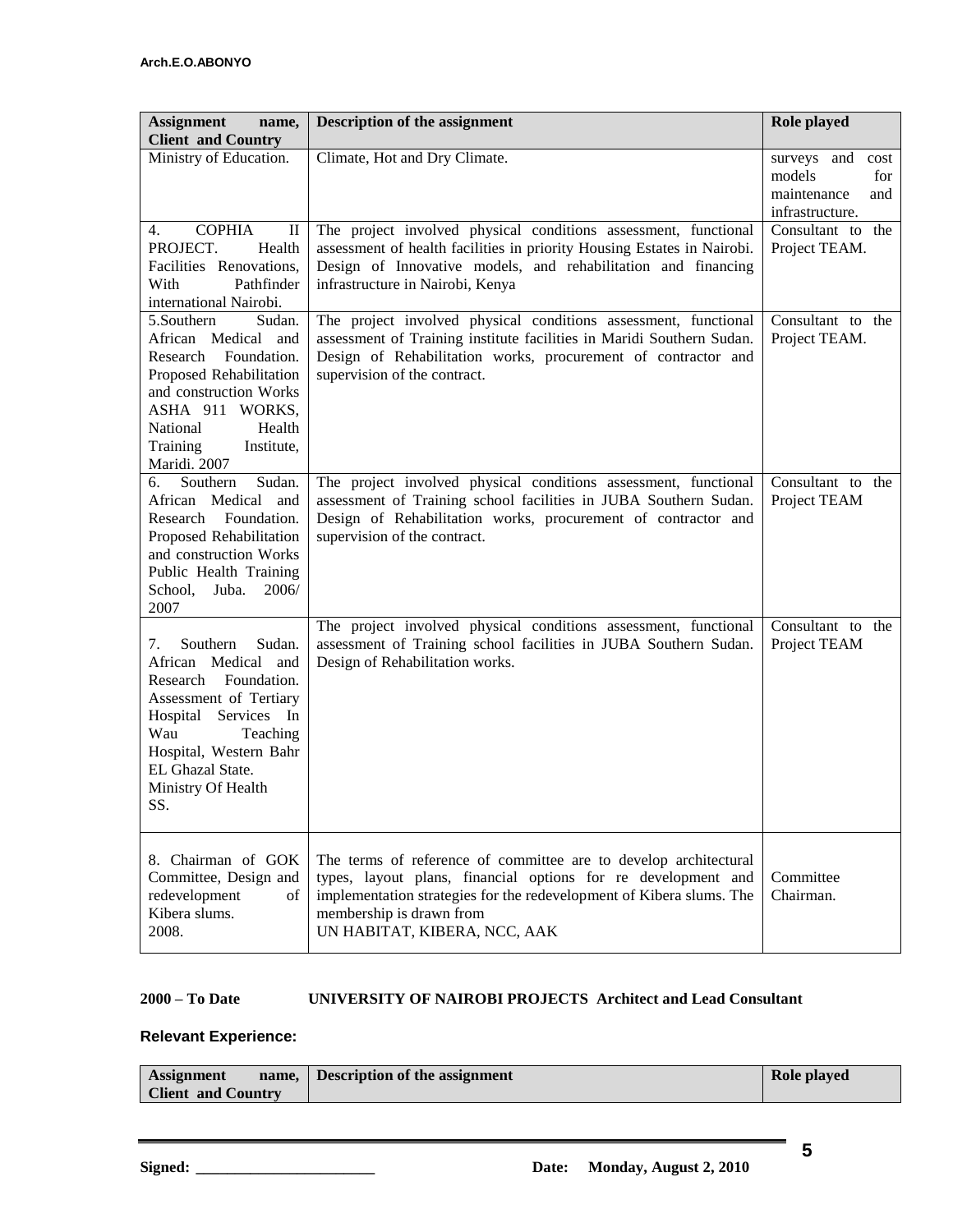| <b>Assignment</b><br>name.<br><b>Client and Country</b>          |    | <b>Description of the assignment</b>                                                                                                                                                                                                                                                                                   | Role played                                        |
|------------------------------------------------------------------|----|------------------------------------------------------------------------------------------------------------------------------------------------------------------------------------------------------------------------------------------------------------------------------------------------------------------------|----------------------------------------------------|
| 1. UNIVERSITY OF<br><b>NAIROBI</b>                               |    | RENOVATIONS AND EXTENTIONS TO CIVIL ENGINEERING<br>BUILDING.<br>The tasks include a detailed survey of existing building including<br>tests and a brief formulation. Concept development and scheme<br>design. supervision of members of design teams i.e. architects, and<br>technicians Supervision of the works etc | Project Architect.                                 |
| UNIVERSITY OF<br>$2^{\circ}$<br><b>NAIROBI</b>                   |    | RENOVATIONS AND EXTENTIONS TO CHIROMO HUMAN<br>ANATOMY COMMON ROOM, RE ROOFING.<br>The tasks include a detailed survey of existing building including<br>tests and a brief formulation. Concept development and scheme<br>design. Supervision of the works etc                                                         | Project Architect                                  |
| 3. UNIVERSITY OF<br><b>NAIROBI</b>                               |    | RENOVATIONS TO DENTAL SCHOOL IGU.<br>The tasks include a detailed survey of existing building including<br>tests and a brief formulation. Concept development and scheme                                                                                                                                               | Project Architect<br>And<br>interior<br>design.    |
| 4. UNIVERSITY<br><b>NAIROBI</b>                                  | OF | CHIROMO HUMAN ANATOMY BUILDING                                                                                                                                                                                                                                                                                         | Project<br>Architect<br>and<br>Lead<br>Consultant. |
| <b>UNIVERSITY</b><br>$\overline{\mathcal{L}}$<br><b>NAIROBI.</b> | OF | <b>RENOVATIONS</b><br><b>AND</b><br><b>EXTENTIONS</b><br><b>TO</b><br><b>EDUCATION</b><br>BUILDING.<br>The tasks include a detailed survey of existing building including<br>tests and a brief formulation. Concept development and scheme<br>design. Supervision of the works etc                                     | Project<br>Architect<br>and<br>Lead<br>Consultant. |

## **TEACHING EXPERIENCE**

| Oct. 2009 to Date         | <b>Chairman, Department of Architecture and Building Science</b> |
|---------------------------|------------------------------------------------------------------|
| <b>Feb1996 to Present</b> | Lecturer, Department of Architecture and Building Science        |

## **Relevant Experience:**

| Assignment name,                       | <b>Description of the assignment</b>               | Role played |     |
|----------------------------------------|----------------------------------------------------|-------------|-----|
| 1.TEACHING                             | BAR 502 URBAN DESIGN, FCE 142 Engineering Drawings | Lecturer    | and |
| <b>UNDERGRADUATE</b>                   | BAR 613/ BAR 614 DESIGN PROJECTS.                  | Examiner    |     |
| <b>PROGRAMS</b>                        |                                                    |             |     |
| 2. TEACHING POST                       | W7012 PROJECT DESIGN AND IMPLEMENTATION            | Lecturer    | and |
| <b>GRADUATE</b>                        | W7016 THEORY OF URBAN DESIGN                       | Examiner    |     |
| <b>PROGRAMS</b>                        | <b>BAR 784 HISTORY OF URBAN DESIGN.</b>            |             |     |
|                                        |                                                    |             |     |
| $\mathcal{R}$<br>YEAR<br><b>MASTER</b> | BAR 511/512 ARCHITECTURAL DESIGN.                  | Lecturer    | and |
| <b>STUDIO</b><br><b>AND</b>            | Projects in Eldoret, Kisumu, Kibera etc            | Examiner    |     |
| <b>MASTER</b><br><b>FIFTH</b>          |                                                    |             |     |
| YEAR 2005-2008                         |                                                    |             |     |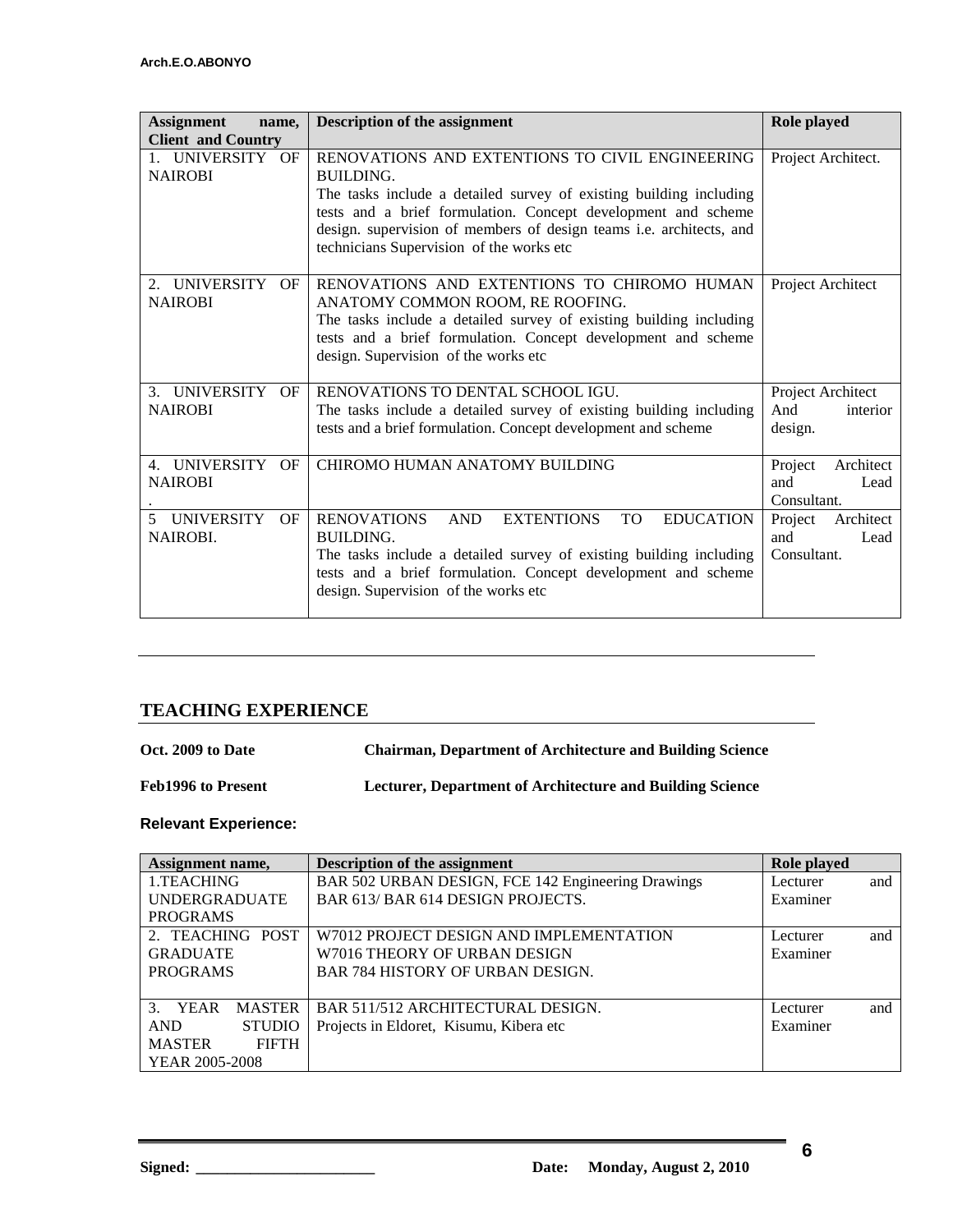| Assignment name,                                                                                            | <b>Description of the assignment</b>                                                                                                                                     | Role played     |
|-------------------------------------------------------------------------------------------------------------|--------------------------------------------------------------------------------------------------------------------------------------------------------------------------|-----------------|
| 4. YEAR MASTER                                                                                              | BAR 611/612 ARCHITECTURAL DESIGN.                                                                                                                                        | Lecturer<br>and |
| <b>AND</b><br><b>STUDIO</b>                                                                                 | Projects in Eldoret, Kisumu, Kibera etc.                                                                                                                                 | Examiner        |
| <b>FINAL</b><br><b>MASTER</b>                                                                               |                                                                                                                                                                          |                 |
| YEAR 2008-2009.                                                                                             |                                                                                                                                                                          |                 |
| 5.DEPARTMENTAL                                                                                              | TAKING MINUTES AT ALL DEPARTMENTAL AND STAFF                                                                                                                             | 1996-1998       |
| <b>SECRETARY</b>                                                                                            | <b>MEETINGS</b>                                                                                                                                                          |                 |
| <b>EXAMINATIONS</b><br>б.                                                                                   | OVER SEEING AND CO-ORDINATING ALL.MATTERS OF                                                                                                                             | 1998-2000       |
| <b>OFFICER</b>                                                                                              | EXAMS, TIME TABLE, PROOF READING RESULTS, AND                                                                                                                            |                 |
|                                                                                                             | EXAMINING ALL STUDIOS IN ALL YEARS WITH THE<br>CHAIRMAN.                                                                                                                 |                 |
|                                                                                                             |                                                                                                                                                                          |                 |
| <b>SEVERAL</b><br>7.<br>DEPARTMENTAL.<br><b>SCHOOL</b><br><b>AND</b><br><b>COLLEGE</b><br><b>COMMITTEES</b> | School Post graduate committee, Review of FPO committee, Space<br>Allocation and sharing, Inspection and acceptance committee,<br>professional development and linkages. | Member          |
|                                                                                                             |                                                                                                                                                                          |                 |
| 8.<br><b>APPOINTED</b><br><b>ACTING</b><br><b>CHAIRMAN</b>                                                  | The academic and administrative matters of the department, in<br>consultation with The Dean SBE.                                                                         | 2009            |
|                                                                                                             |                                                                                                                                                                          |                 |

## **SUPERVISION OF POST GRADUATE STUDENTS.**

### **MASTER OF URBAN MANAGEMENT**

- 1. Juma, J.(2010) Analysis of Changing Positions and Interests of Stakeholders: A case of Soweto East Kibera Pilot Project.
- 2. Buku,M.N.(2010) Slum Electrification: Opportunities and Challenges in Urban Poverty Reduction A Case Study of Kibera Informal Settlement, Nairobi Kenya.
- 3. Mwangi Kiragu(2011) The Impact of Solid Waste Challenges on Urban Management: The Case of Garissa Municipality in North-Eastern Kenya

#### **MASTER OF ARCHITECTURE**

1. Wetungu,C.M. (2010) Security Concerns and Crime Prevention Responses Impacting Design in Nairobi's CBD.

### **RESEARCH AND PUBLICATIONS PUBLICATIONS**

**1999 – 2009** Founder/ Editor, The Architect Magazine. An official Journal of the Architects Chapter of AAK.

### **UNPUBLISHED WORKS**

1. 2007. SETTLEMENT INTEGRATION AN INNOVATIVE ROLE FOR PROFESSIONALS. A paper presented at the world social forum Nairobi, Kenya.